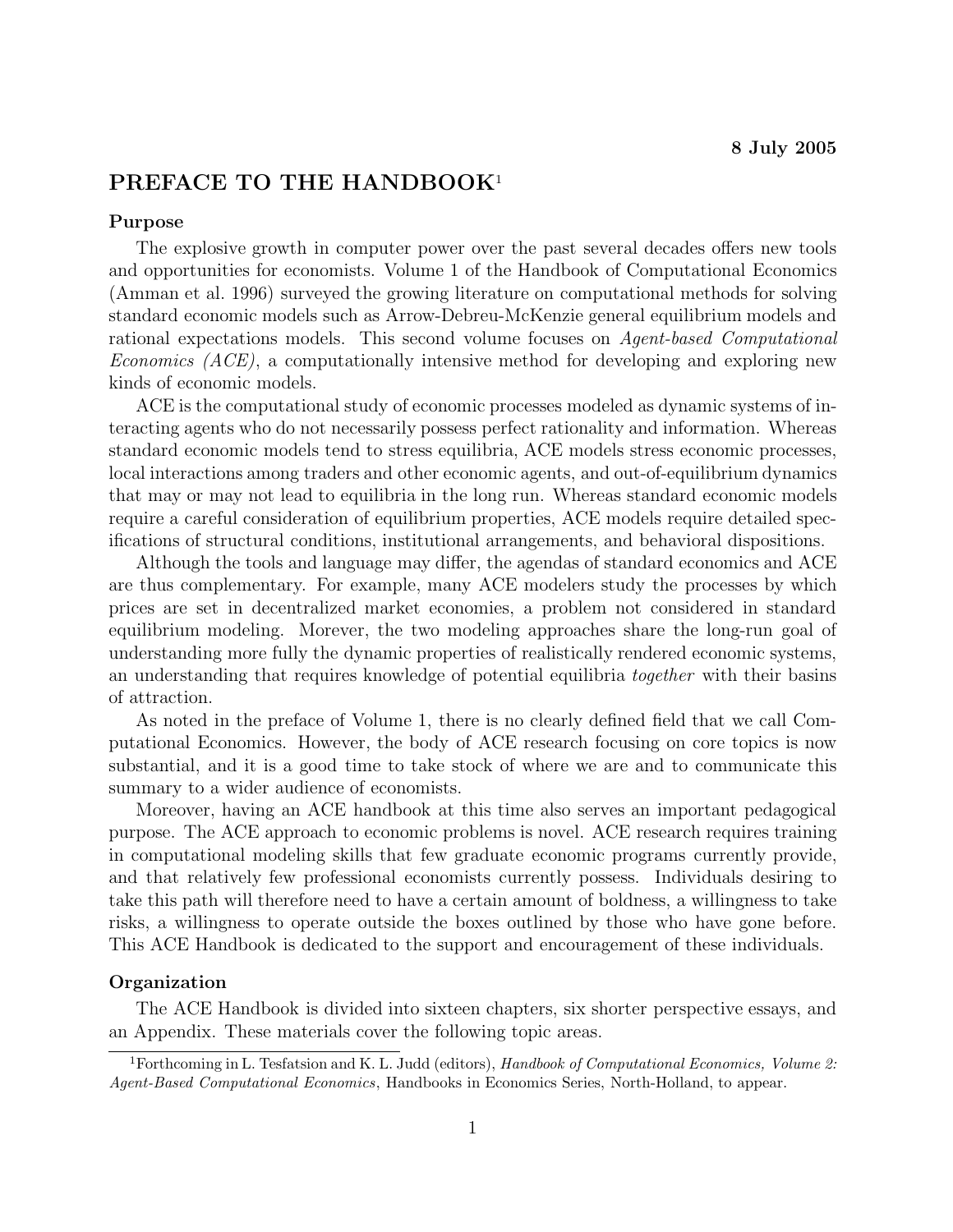In the first two chapters, the Editors present overviews of the substantive aims of the ACE literature and the relationship of the ACE methodology to more standard economic modeling. Chapter 1, by L. Tesfatsion, discusses the ACE approach to the study of economic systems and contrasts this approach with more standard equilibrium approaches using a relatively simple two-sector decentralized market economy for concrete illustration. In Chapter 2, K. Judd focuses on the problems of determining and communicating the economic content of the results of computationally intensive research, and the trade-offs between standard approaches and computational methods. These two introductory pieces are intended as gateways into the handbook for economists new to ACE modeling.

Chapter 3, by T. Brenner, discusses the key role played in ACE models by learning agents and critically surveys a wide variety of possible agent learning representations. In Chapter 4, J. Duffy examines the potential synergies between experiments conducted with human subjects and experiments conducted with computational agents, with a stress on empirical validation issues.

The determination of agent interaction patterns is a basic foundation for all ACE models. In Chapter 5, A. Wilhite undertakes a series of experiments to explore how bilateral trading and other forms of economic interactions are influenced when conducted within alternative types of networks (e.g., a small-world network). N. Vriend extends this focus in Chapter 6 by considering how ACE researchers have modeled the *endogenous* formation of interaction networks. In the latter models, agents have some degree of choice regarding not only how to behave in any given interaction but also with whom to interact and with what regularity. In Chapter 7, H. P. Young presents and concretely illustrates a rigorous method for analyzing the long-run behavior of systems constituting large numbers of interacting agents with widely differing characteristics.

Financial economics is one of the more active ACE research areas. Chapters 8 and 9 provide extensive surveys of financial market research in which the endogeneous heterogeneity of dynamic investment behavior appears to be critically important for the explanation of observed regularities in financial time series. In Chapter 8, C. Hommes focuses on relatively simple financial market models that are at least partly tractable by analytic methods and that are being used as benchmarks in support of more complex ACE modeling efforts. In contrast, B. LeBaron in Chapter 9 focuses on ACE financial market studies for which the complexity of the models requires the intensive use of computational tools.

Technological change and innovation concern the generation and diffusion of new knowledge, technologies, and products. In Chapter 10, H. Dawid discusses the current and potential contributions of the ACE modeling approach to this difficult topic area. For example, he demonstrates how several empirically established stylized facts regarding technological change and innovation, viewed as puzzles within standard equilibrium modeling, emerge quite naturally in agent-based models.

Organizations are collections of agents who interact with each other within the confines of some formally or informally structured set of rules, and whose activities are guided in part by personal preferences and in part by collective objectives. In Chapter 11, M. Chang and J. Harrington survey a wide variety of organization models, including models of multi-agent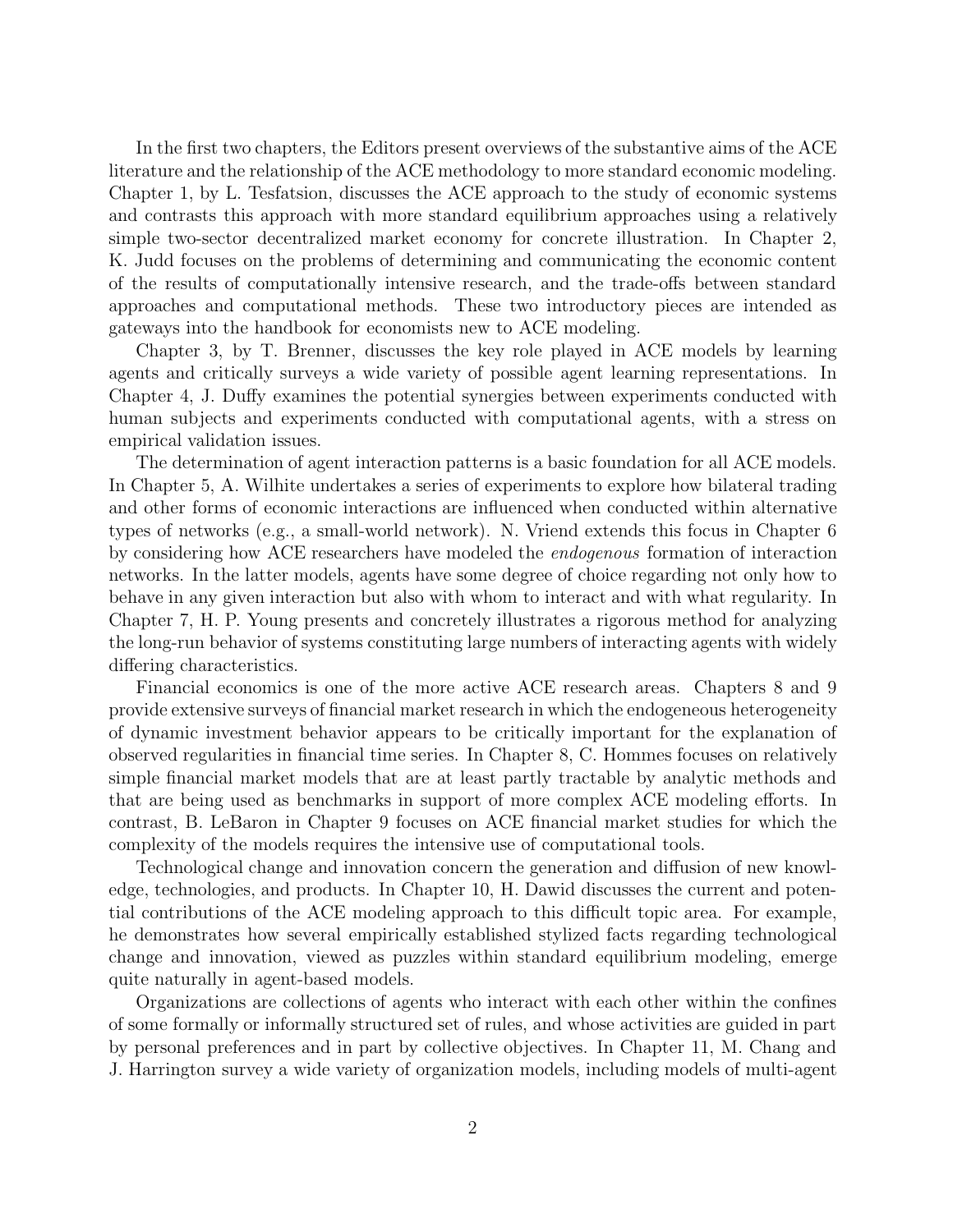firms, multi-plant manufacturers, and retail chains. They develop their chapter around a set of research questions common to the organization literature, comparing and contrasting traditional and agent-based modeling approaches and highlighting new insights afforded by the latter approach.

Over the past thirty years a whole new field of study has blossomed within economics, called *market design*. The normative focus of this field is how institutional rules governing trade can be treated as variables subject to optimization. To date, however, tractability concerns have forced many researchers to restrict attention to equilibrium models in which the strategic options open to traders are severely constrained ex ante.

In Chapter 12, R. Marks first reviews in general terms the manner in which ACE models with strategic learning agents have been used to evaluate market designs from a dynamic perspective. He then highlights ten papers that exemplify recent progress in this topic area, with a particular emphasis on the evaluation of electricity market designs. Chapter 13, by J. Mackie-Mason and M. Wellman, also addresses market design issues. In contrast to Marks, however, the authors focus their attention on automated markets with software trading agents. Their primary concern is the direct use of agent-based tools to achieve a complete effective automation of the various components of market transactions.

A particularly exciting aspect of the ACE methodology is the encouragement and facility it provides for integrative modeling. In keeping with the reasonable Einstein dictum "a scientific theory should be as simple as possible but no simpler," researchers generally tailor their models to the type of issue under study, stressing some features while downplaying or omitting others. But critical model features do not always fall tidily along conventional disciplinary lines.

Chapters 14 and 15 focus on issues of importance to economists for which political concerns are paramount. In Chapter 14, K. Kollman and S. Page critically survey a range of agent-based models developed by economists and political scientists to address collective action problems, pie-splitting problems, electoral competitions, and security and communal stability issues at both the national and sub-national levels. In Chapter 15, M. Janssen and E. Ostrom survey ACE research addressing the governance of systems comprising social and biophysical agents. A key aim of the latter research has been increased understanding of institutional arrangements conducive to the cooperative use of collective ecological resources (e.g., fisheries) in the face of extensive behavioral uncertainty.

In Chapter 16, C. Dibble discusses the potential of computational laboratories for facilitating the design and exploratory analysis of agent-based models with spatial aspects. Illustrative examples include spatial small-world network models, social norm diffusion models, and epidemiology models for the control of infectious diseases.

The next section of the handbook consists of six essays offering shorter perspectives on agent-based modeling. Alphabetically ordered by author, these essays elaborate on the following themes.

W. B. Arthur explains why the movement now under way towards agent-based modeling is not simply an adjunct to neoclassical economics but a major shift to a more general out-of-equilibrium economics. R. Axelrod uses some of his own personal experiences to ex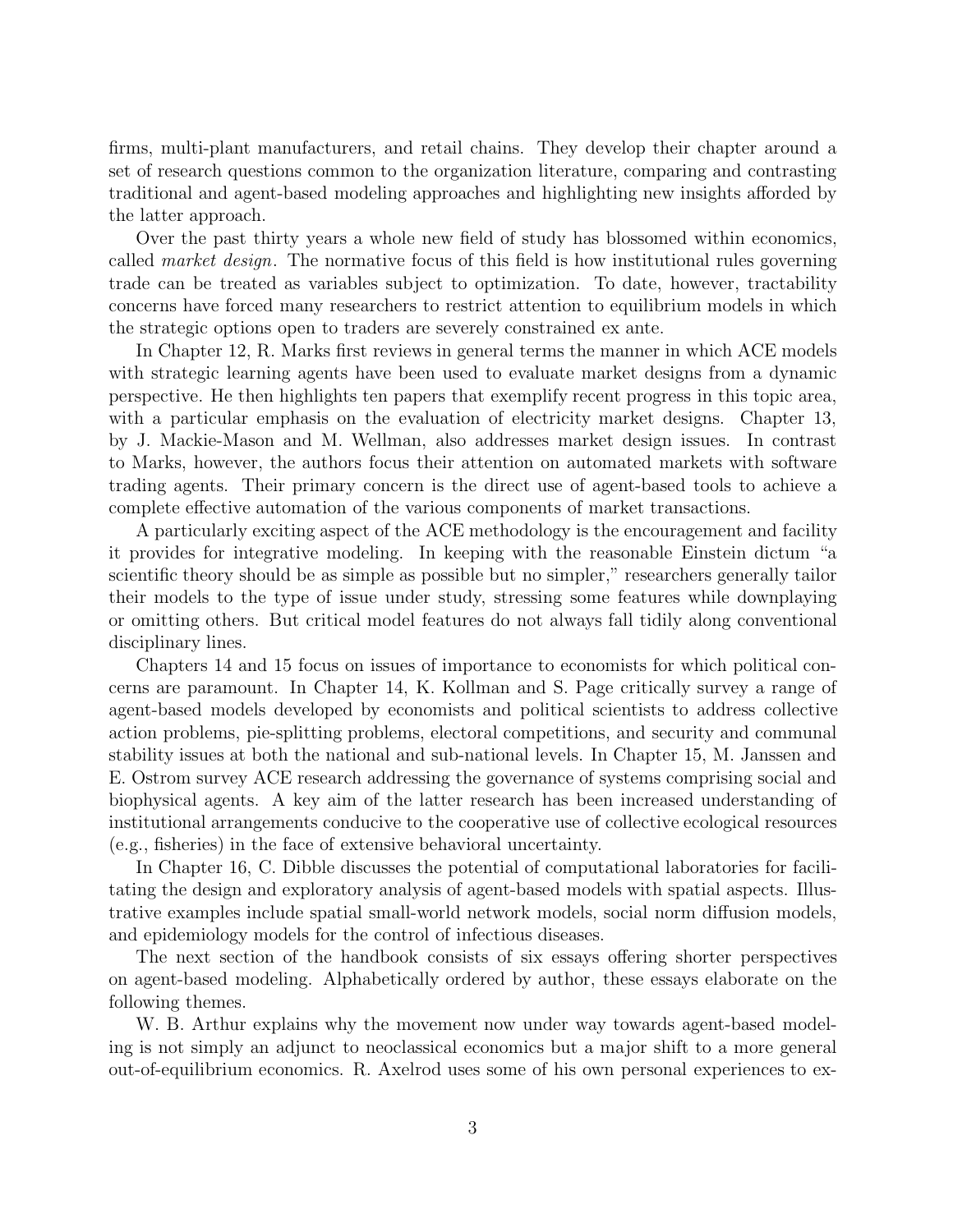emplify how agent-based modeling can help overcome the somewhat arbitrary boundaries between disciplines. J. Epstein argues that the central contribution of agent-based modeling to the scientific enterprise is the facilitation of generative explanation: How can an observed regularity be generated through the autonomous local interactions of heterogeneous boundedly-rational agents?

P. Howitt contends that current economic growth research focuses too exclusively on individual incentives and choice, ignoring critical coordination issues. He advocates the use of agent-based modeling tools as a way of seeing beyond the "individual dots" of an economic system to the overall patterns that emerge from simple interactions among a large number of interacting agents. Following a critique of modern macro theory, A. Leijonhufvud argues that agent-based methods should be used to revive the traditional core of macroeconomics: namely, supply and demand interactions in markets with adaptive boundedly-rational participants. He concludes, in particular, that agent-based methods provide the only means for exploring the self-regulating capabilities of complex dynamic economies, and for advancing our understanding of the adaptive dynamics of actual economies.

In the final perspectives essay, T. Schelling takes the reader back to an airplane trip in the 1960s during which, for amusement, he began experimenting with x's and o's on a penciled-in checkerboard on a piece of paper. His purpose was to see what might result from the repeated location choices of the x and o agents under variously assumed intensities of preference for residing among neighbors of their own type. Out of such musings, the now-famous Schelling City Segregation Model was born.

The handbook concludes with an Appendix by R. Axelrod and L. Tesfatsion offering a general guideline for newcomers to agent-based modeling in the social sciences. The guideline provides a short annotated list of suggested introductory readings. It also provides pointers to additional readings and software materials to help interested readers get started on their own agent-based research.

## **Acknowledgements**

We are grateful to the General Editors of the Handbooks in Economics Series, Mike Intriligator and Ken Arrow, as well as the Publishing Editor Valerie Teng and Publishing Assistant Pauline Riebeek, for their encouragement and support of this handbook project. We are tremendously in debt to the contributors whose hard work and enthusiasm helped us to bring this project to a successful and just-about-on-time conclusion. Our heartfelt thanks, also, to the many referees who aided these contributors by providing detailed constructive comments at various draft stages. Finally, special thanks to Scotte Page and Howard Oishi for hosting and arranging the ACE Workshop for handbook contributors at the University of Michigan in May 2004.

#### **References**

Amman, H. M., D. A. Kendrick, and J. Rust, eds. (1996), Handbook of Computational Economics, Volume 1 (Handbooks in Economics Series, North-Holland, Amsterdam, the Netherlands).